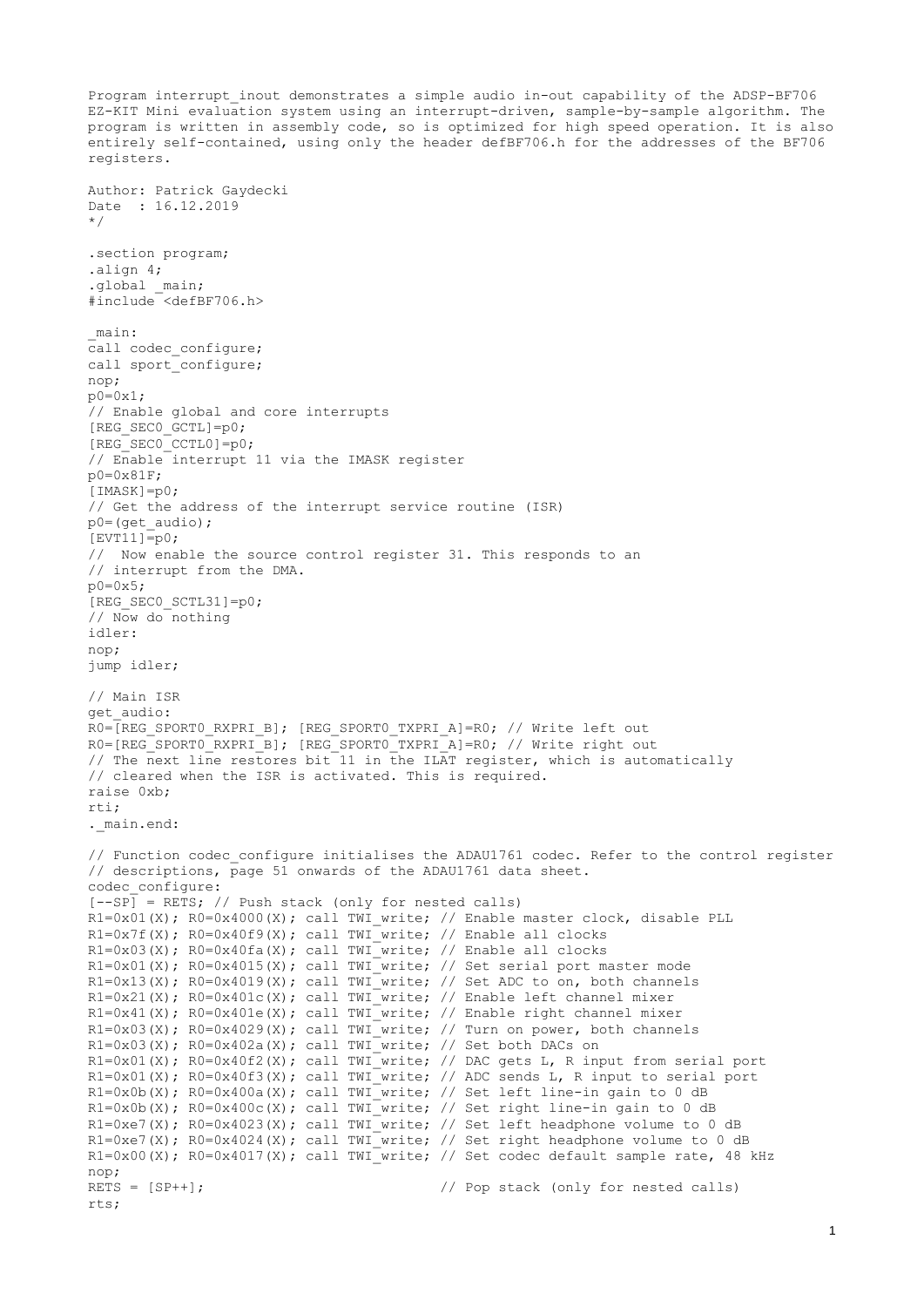codec\_configure.end:

// Function sport configure initialises the SPORT0. Refer to pages 20-31, 20-42, 31-55, // 31-63, 31-72 and 31-73 of the ADSP-BF70x Blackfin+ Processor Hardware Reference manual. sport\_configure:  $R0=0x\overline{3}F0(X)$ ; [REG\_PORTC\_FER]=R0; // Set up Port C in peripheral mode R0=0x3F0(X); [REG\_PORTC\_FER\_SET]=R0; // Set up Port C in peripheral mode  $R0=0x2001973$ ;  $[REG$  SPORTO CTL A]=R0; // Set up SPORTO (A) as TX to codec, 24 bits  $R0=0x0400001$ ;  $[REG\_SPORT0\_DIV_A]=R0$ ; // 64 bits per frame, clock divisor of 1<br> $R0=0x1973(X)$ ;  $[REG\_SPORT0\_CTL_B]=R0$ ; // Set up SPORT0 (B) as RX frm codec, 24<br> $R0=0x0400001$ ;  $[REG\_SPORT0\_DIV_B]=R0$ ; // 64 bits per frame, clock divisor of 1 R0=0x1973(X); [REG SPORT0 CTL B]=R0; // Set up SPORT0 (B) as RX frm codec, 24 bits R0=0x0400001; [REG SPORT0 DIV B]=R0; // 64 bits per frame, clock divisor of 1 rts; sport configure.end: // Function TWI write is a simple driver for the TWI. Refer to page 26-15 onwards // of the ADSP-BF70x Blackfin+ Processor Hardware Reference manual. TWI\_write:<br> $R3=R0 \leq 0 \times 8$ ;  $R0=R0 \geq 0 \times 8$ ;  $R2=R3/R0$ ; // Reverse low order and high order bytes R0=0x3232(X); [REG\_TWI0\_CLKDIV]=R0; // Set duty cycle  $R0=0x008c(X)$ ; [REG TWIO CTL]=R0;  $\frac{1}{2}$  // Set pre-scale and enable TWI  $R0=0x0038(X)$ ; [REG\_TWIO\_MSTRADDR]=R0; // Address of codec [REG\_TWIO\_TXDATA16]=R2;  $\frac{1}{1}$  // Address of register to set, LSB then MSB R0=0x00c1(X); [REG TWIO MSTRCTL]=R0; // Command to send three bytes and enable T // Command to send three bytes and enable TX  $[--SP] = \text{RETS}; \text{cal}\overline{1} \text{ delay}; \text{RETS} = [SP++]; // \text{Delay}$ [REG\_TWI0\_TXDATA8]=R1; // Data to write  $[-SP]$  = RETS; call delay; RETS = [SP++]; // Delay R0=0x050; [REG\_TWI0\_ISTAT]=R0; // Clear TXERV interrupt  $[--SP]$  = RETS; call delay; RETS = [SP++]; // Delay  $R0=0 \times 010$ ; [REG\_TWI0\_ISTAT]=R0; // Clear MCOMP interrupt rts; TWI write.end: // Function delay introduces a delay to allow TWI communication delay: p0=0x8000; loop lc0=p0; nop; nop; nop; loop\_end; rts; delay.end: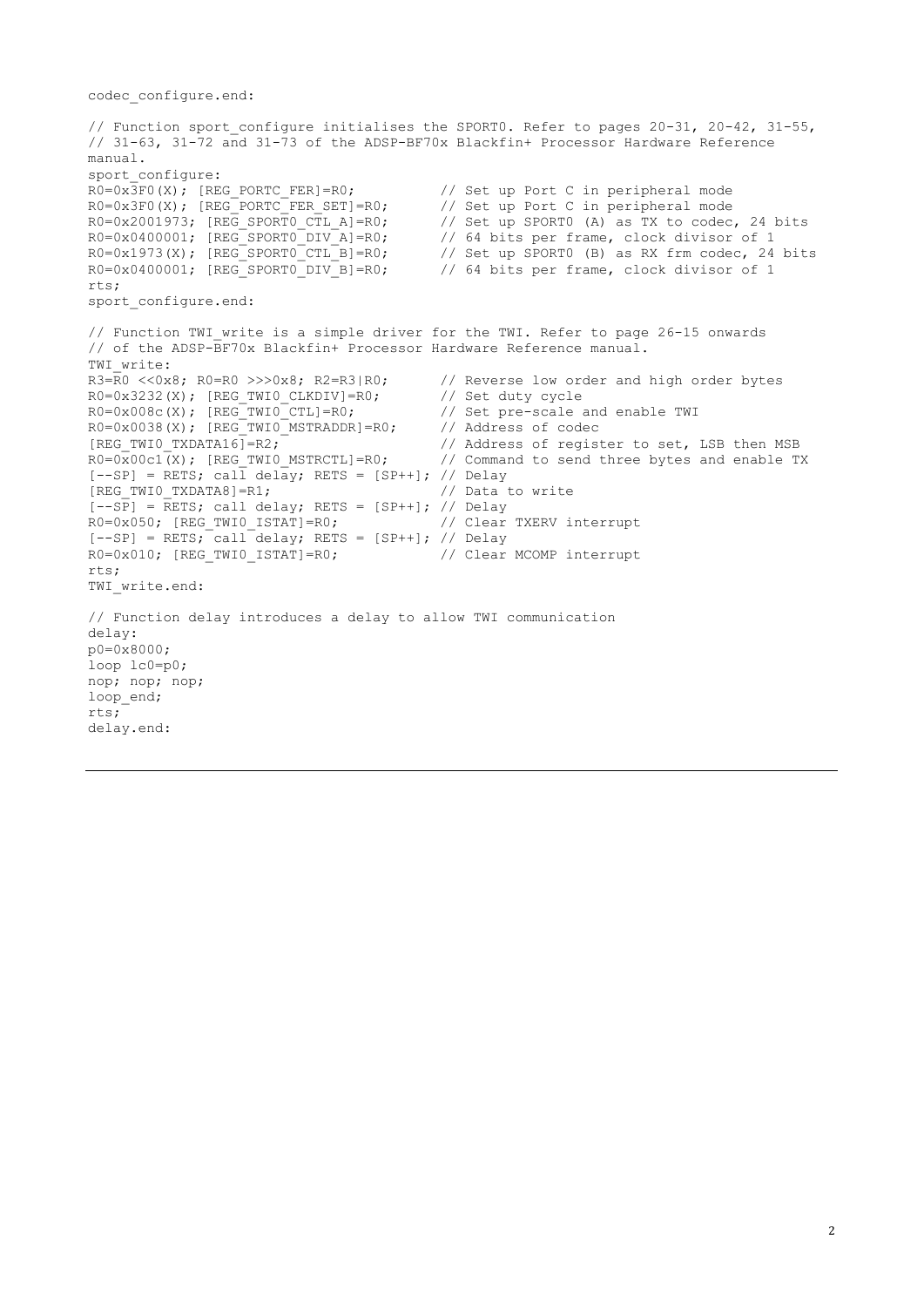/\* Program C inout int is a simple audio in-out program for the ADSP-BF706 EZ-KIT Mini evaluation system. It uses interrupts to acquire and transmit the data, sample-by-sample. It uses a function to install the handler. Author: Patrick Gaydecki Date : 16.12.2019 \*/ #include <sys/platform.h> #include "adi\_initialize.h" #include <cdefBF706.h> #include <services/int/adi\_int.h> void TWI write(uint16 t, uint8 t); void codec configure(void); void sport configure(void); // Function sport configure initialises the SPORT0. Refer to pages 20-31, 20-42, 31-55, // 31-63, 31-72 and 31-73 of the ADSP-BF70x Blackfin+ Processor Hardware Reference manual. void sport\_configure() { \*pREG\_PORTC\_FER=0x0003F0; // Set up Port C in peripheral mode \*pREG\_PORTC\_FER\_SET=0x0003F0;  $\frac{1}{2}$  // Set up Port C in peripheral mode \*pREG\_SPORT0\_CTL\_A=0x2001973; // Set up SPORT0 (A) as TX to codec, 24 bits  $*_{\text{pREG}}$ SPORTO\_DIV\_A=0x400001; // 64 bits per frame, clock divisor of 1<br>  $*_{\text{pREG}}$ SPORTO\_CTL\_B=0x0001973; // Set up SPORTO (B) as RX from codec, 24<br>  $*_{\text{pREG}}$ SPORTO\_DIV\_B=0x400001; // 64 bits per frame, clock divisor \*pREG\_SPORT0\_CTL\_B=0x0001973;  $\frac{1}{2}$  // Set up SPORT0 (B) as RX from codec, 24 bits \*pREG\_SPORT0\_DIV\_B=0x400001; // 64 bits per frame, clock divisor of 1 } // Function TWI write is a simple driver for the TWI. Refer to page 24-15 onwards // of the ADSP-BF70x Blackfin+ Processor Hardware Reference manual. void TWI write(uint16 t reg add, uint8 t reg data) { int n; reg\_add=(reg\_add<<8)|(reg\_add>>8); // Reverse low order and high order bytes  $*$ pREG\_TWI0\_CLKDIV=0x3232; % // Set duty cycle<br>// Set prescale and enable TWI<br>// Address of codec \*pREG\_TWI0\_CTL=0x8c;<br>\*pREG\_TWI0\_MSTRADDR=0x38;<br>\*pREG\_TWI0\_MSTRADDR=0x38;<br>\*pREG\_TWI0\_TXDATA16=reg\_add; // Address of register to set, LSB then MSB \*pREG\_TWI0\_MSTRCTL=0xc1;<br>for(n=0;n<8000;n++){}<br> $\frac{1}{\sqrt{2}}$  // Delay since codec must respond for the compounded bytes and<br>// Delay since codec must respond<br>// Data to write \*pREG\_TWI0\_TXDATA8=reg\_data;  $\begin{array}{c} \n\text{}/\text{Data} \\
\text{for } (n=0, n \times 10000; n++) {\} \n\end{array}$  for(n=0;n<10000;n++){} // Delay \*pREG\_TWI0\_ISTAT=0x050; // Clear TXERV interrupt for( $n=0; n<10000; n++)$  {} // Delay \*pREG\_TWI0\_ISTAT=0x010;  $\overline{}/$  Clear MCOMP interrupt } // Function codec configure initialises the ADAU1761 codec. Refer to the control register // descriptions, page 51 onwards of the ADAU1761 data sheet. void codec\_configure() { TWI\_write(0x4000, 0x01); // Enable master clock, disable PLL  $\text{TWI}^-$ write(0x40F9, 0x7f);  $\begin{array}{ccc} 7 & 7 & 7 \\ 7 & 7 & 7 \end{array}$  // Enable all clocks TWI $\bar{w}$ write(0x40Fa, 0x03);  $TWT_W$ rite(0x4015, 0x01);<br>  $TWT_W$ rite(0x4019, 0x13);<br>  $\frac{1}{2}$  // Set ADC to on, both channels // Set ADC to on, both channels TWI\_write(0x401c, 0x21); // Enable left channel mixer TWI\_write(0x401e, 0x41);  $\frac{1}{2}$  // Enable right channel mixer TWI write(0x4029, 0x03);  $\frac{1}{2}$  Turn on power, both channels TWI\_write(0x402A, 0x03); // Set both DACs on TWI\_write(0x40f2, 0x01);  $\sqrt{2}$  // DAC gets L, R input from serial port TWI\_write(0x40f3, 0x01);<br>
TWI\_write(0x400a, 0x0b);<br>
TWI\_write(0x400a, 0x0b);<br>
TWI\_write(0x400c, 0x0b);<br>
(/ Set right line-in gain to 0 dB TWI write(0x400a, 0x0b);  $\frac{1}{2}$  // Set left line-in gain to 0 dB TWI write( $0x400c$ ,  $0x0b$ ); // Set right line-in gain to 0 dB TWI write(0x4023, 0xe7);  $\frac{1}{2}$  // Set left headphone volume to 0 dB TWI write(0x4024, 0xe7);  $\frac{1}{2}$  // Set right headphone volume to 0 dB TWI write(0x4017, 0x00);  $\frac{1}{2}$  // Set codec default sample rate, 48 kHz }